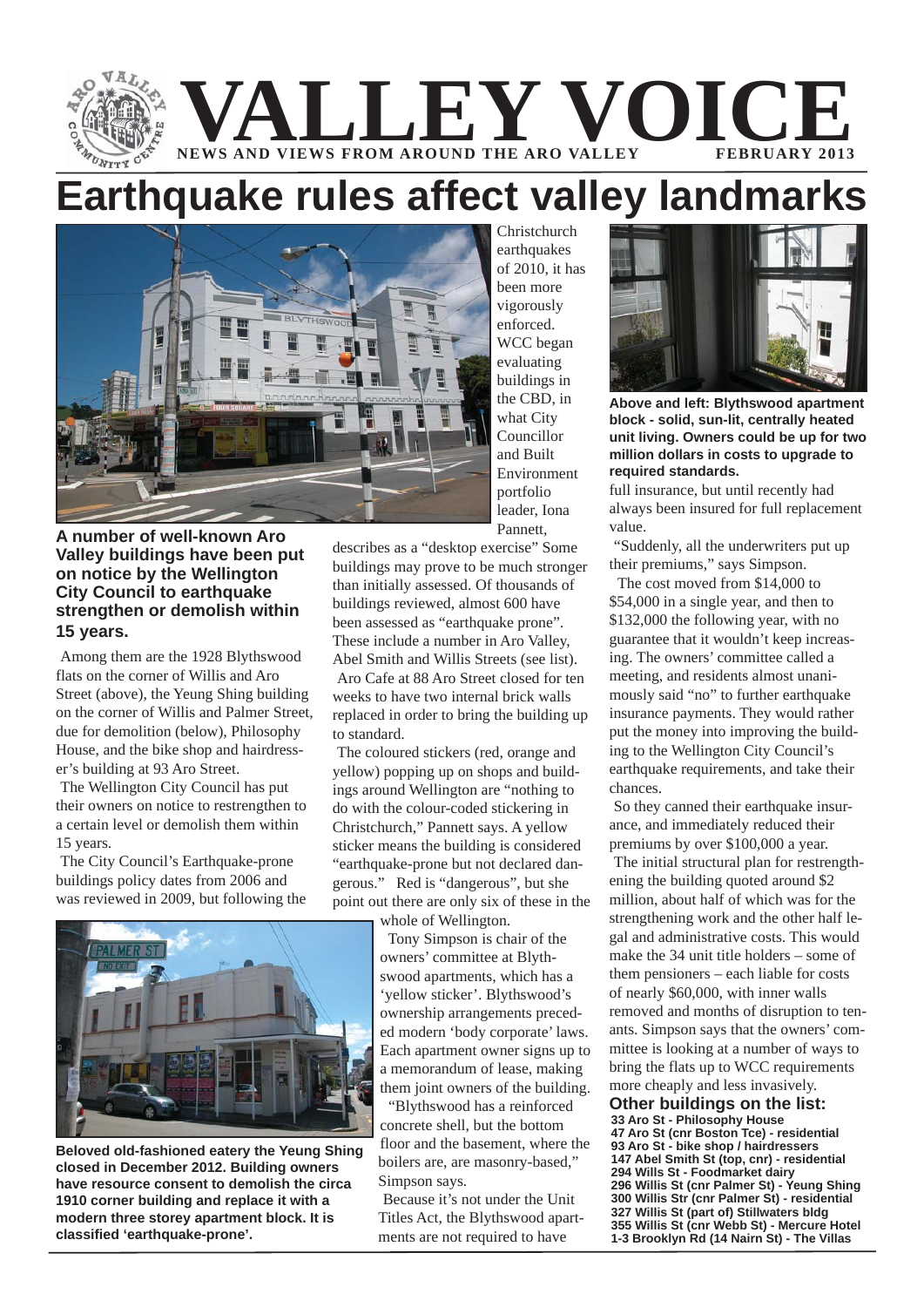# **Sculpture table in the park**

**One fine weekend in December, local artist and school teacher Mary Whalley held a public 'Sculpture Table' in Aro Park. Mary says: "There was an amazing turnout of people who made some awesome sculptures and had great conversations."** *Barry Thomas* **describes his experience of the event.**



I spoke at some length with Mary about her work – funded by Council grant – in Aro Park. "I want to see sculpture in this park." We wholeheartedly agreed. I apprised her of my position as secretary of the Aro Valley Community Council and old desire for more art in and around the valley.

We talked with Mary about her "mission"… "I see what I am doing as 'idealistic antagonism', and yes, it fits in with relational aesthetics … making events, taking actions that cause people to come together in different and hopefully better ways."

I took some photographs of the mainly younger people at the workshop … most with their own youngsters collaborating



on making their characters, etc. Overnight Mary baked the works and returned and had them painted for the finale – placing them around the park.

I think it is an obvious positive that these kinds of participatory events and their art outcomes could and should be a constant in the Capital. For me – forget the high priced \$350k monstrosities and let's go for many, many more smaller, fun and community-based art ideas like Mary's … displayed as permanently as possible … or rotated so as to make new works every year.

What about bus shelters – that brilliant new interventiart piece in Brooklyn (where Dick Whyte and I played together, sharing wonderful musical bit and song pieces, for an afternoon of the last day of the 2012 year) – and gutters, lamp posts, roads themselves … they could all be places for art to make new tourist-attractive ideas, radical ideas, stimulating cultural icons … hey, this is truly right up my alley, having planted 180 cabbages illegally in the CBD in '78 as a work of art!

So I say – let's take the city by storm ... more yarn bombing please, more guerrilla and urban gardening, more individual and anti-institutional interventiart. Just



do it. And councillors … just support it … it will make us a world capital for other than faux-Scandinavian, yanky dollar-subservient film monstrosities. What better and more benign industry could a city and a people have? What more can the likes of the leading enterprises Letting Space and Christchurch's Gap Filler (inspired by the Kreuzberg cafe – an open air vacant site industry/cafe) give us city dwellers, let alone visiting hordes?

There is a revolution going on here. It's called, people want a share of how our cities are, how they work and what they look like, feel like. It's about humanising and naturalising the bleak CBDs ... I mean, for one thing, let's re-name them Central people's areas (CPAs) or, better, Cities with nature (CWNs)? Ideas – and dreams – are free....

In the end, art joins an audience together democratically; often the art issues from the conscience of the artist working to free her/himself from constraints and contradictions. That's its job: art is just leading, seeding radical new memes in the pavement cracks of culture … framing elephants in rooms.

Very well done – and be deservedly proud, Mary Whalley – much more please.

#### **Tyre swing mystery**

**I have at times noticed a tyre swing on the big gum tree in the park. While it was there it was enjoyed by young and a little older alike. The children used it frequently and I have, on the odd occasion, seen older young people stop, put their handbag and jacket on the lawn, have a little swing and go on their way. It disappered for a while (I put this down to the odd hooligan action). It reappeared and now its gone again. I'm sure I'm not the only valleyite who would like to see it reappear.**

*M Brien, Te Aro*



The next AVCC meeting will be held on Tuesday, 19 February 2013 at 7.30pm at Aro Valley Community Hall. All residents of the Aro Valley are welcome to attend.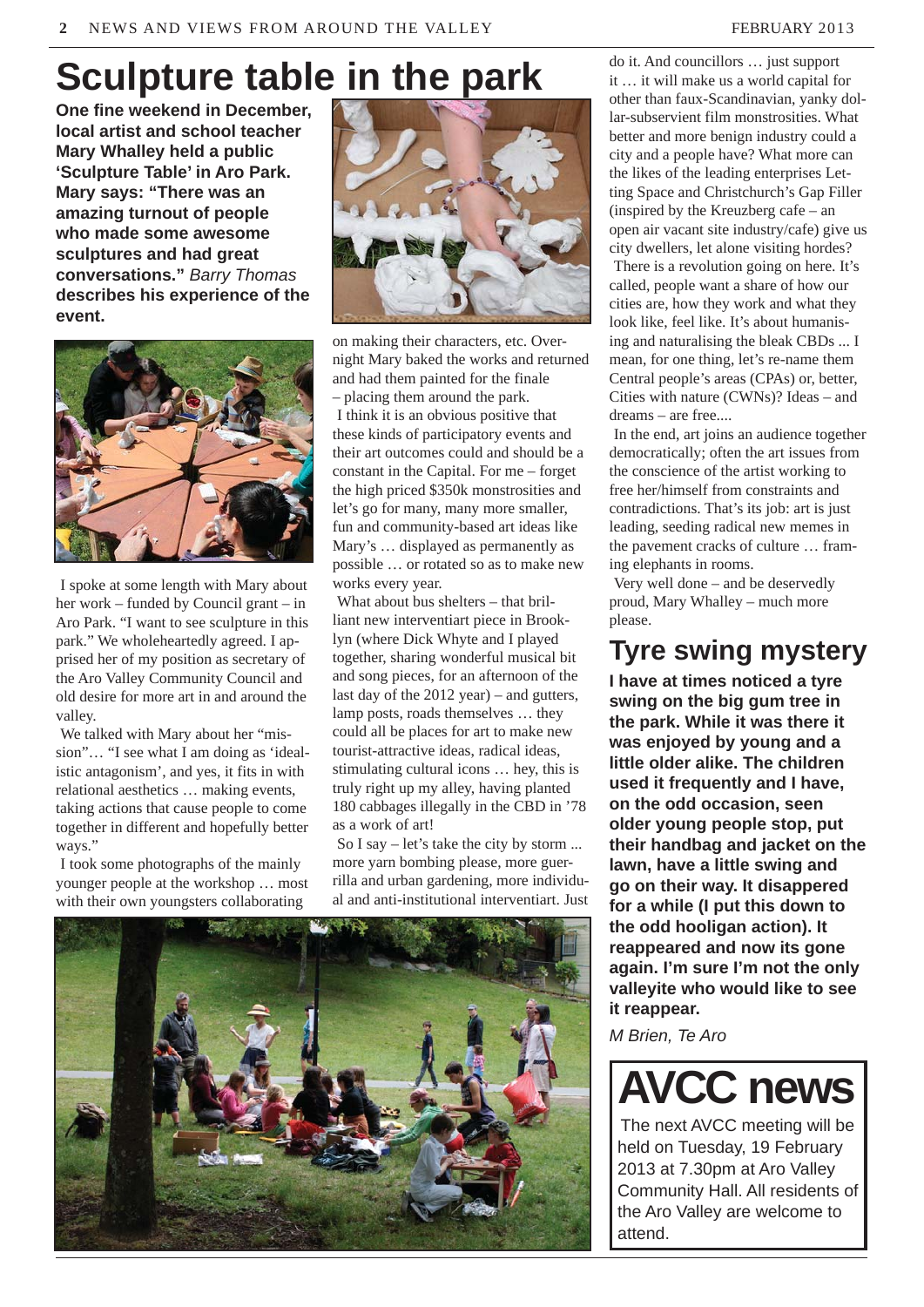

**opinions**

Please send us your letters, feedback, photos and stories from around the Aro Valley. **Email: aro.voice@gmail.com**

## **Bikes and tracks**

**I'd like to respond to recent letters about mountain biking and the proposals for improvement and additional tracks in the Aro Valley area. We have been regular users of the track network since moving to Mortimer Tce in 1991.**

**Thank you to the vast majority of mountain bikers we've encountered who are courteous and safe users of the tracks. We are also grateful to the track builders. The new tracks are just great. They give us the opportunity to appreciate Wellington's rapidly regenerating bush and wonderful views from new angles, not to mention a healthy and enjoyable way to maintain fitness.**

**There are two main issues I want to address: (1) the proposal that the existing track up Brosnahan to George Denton Park be reserved for downhill bikers only, and another track with a gentle gradient be built for other users; and (2) the conflict between bikers and other users.**

**(1) We are regular users of the current steep rutted track from Brosnahan to George Denton Park. The new track is proposed to be two-way for walkers and runners and uphill only for bikes, and "a gentle gradient" (Dave Halliday Nov 2012). The existing track would be downhill only for bikers.** 

**We are very much in favour of the new track, but do not agree that the existing track should be reserved for downhill only bikers. We are not keen on exclusive use tracks on public land, especially where it is so close to a major population centre. I realise there are already some tracks that are supposed to be for just one type of user, but it seems to us that the City Council should be protecting everyone's rights to use public land, which we all pay for.** 

**Exclusive use for one type of user is a dangerous trend in my view.** 

**Also, we like the existing steep track, though it could use some maintenance. So many tracks are even, gentle gradients that barely raise a sweat. It takes ages to progress up a slope on such a path, thus they are not very conducive to maintaining one's fitness, nor does one reach a "destination" (eg the turbine) in a reasonable time. We also find these even gentle tracks tend to encourage overuse problems in knees and other joints. One's body needs variety.**

**(2) On the issue of conflicting use, over the years we have had some close calls with bikers hurtling around blind corners, or speeding down slopes too steep to allow for safe stopping. My husband has Parkinsons and can't move quickly enough to get out of the way. Actually neither of us can. The speed and suddenness with which some bikers appear out of the blue, and the impossibility of choosing the right way to go to get out of the way means we can only hope they have sufficient skill to avoid us, not a happy feeling for us or the biker. Keeping to the left doesn't work as some bikers' trajectory doesn't allow for that.**

**We think the onus is on the biker to take responsibility for the consequences of their risky behaviour, much like car drivers who must drive within the limits of the road conditions and their own ability. That said, we would be happy to get out of the way. I don't care so much about the rights and responsibilities, I just don't want to get hurt, nor do I want to see anyone else hurt. But I can't get out of the way if I've got no time to do it!** 

**Can't downhill bike riders find a way to warn other users that they are coming? A simple way would be to shout when approaching a blind corner. This worked well a few years ago when we were having repeated frightening encounters with a racing downhill biker on the roller coaster. Shouting shouldn't absolve a biker from being held to the same standard as a car driver on a blind corner, but at least we all might have a better chance of avoiding injury, and that is what I care about.** *Susan Guscott, Aro Valley*



**Bike tracks approved Wellington City Council has decided to build a new mountain bike track from the Valley up towards the Karori Sanctuary, despite some local objections.**

The council received 48 submissions about the proposed track, 37 in support, 10 opposed and one ambivalent.

The council will now convert the steep existing track from George Denton Park down to Holloway Road into a downhill mountain bike track. It will then construct a new, less steep track, to be used by walkers and uphill mountain bikers. Council officer David Halliday said: "Given the park has a reserve status of 'recreation reserve' and that building the additional track will alleviate conflict issues on the one current track, council has supported the proposal."

The new track building is expected to start in March this year and take up to two years.

Responding to concerns, council officers said current track construction techniques minimised the risks of slips, and unspecified 'speed reduction measures' would ensure walkers' safety. As for tree damage, the track would largely affect mahoe, which re-grows quickly, and the track would give officers easier access to areas where they wanted to do invasive weed control.

In general, the 80ha reserve was "sufficiently large" to accommodate another track, officers said.



**Above: Long standing Aro Valley community leader, Pam Whittington (centre), at December's 'Over-50s' do in the Aro Valley Hall**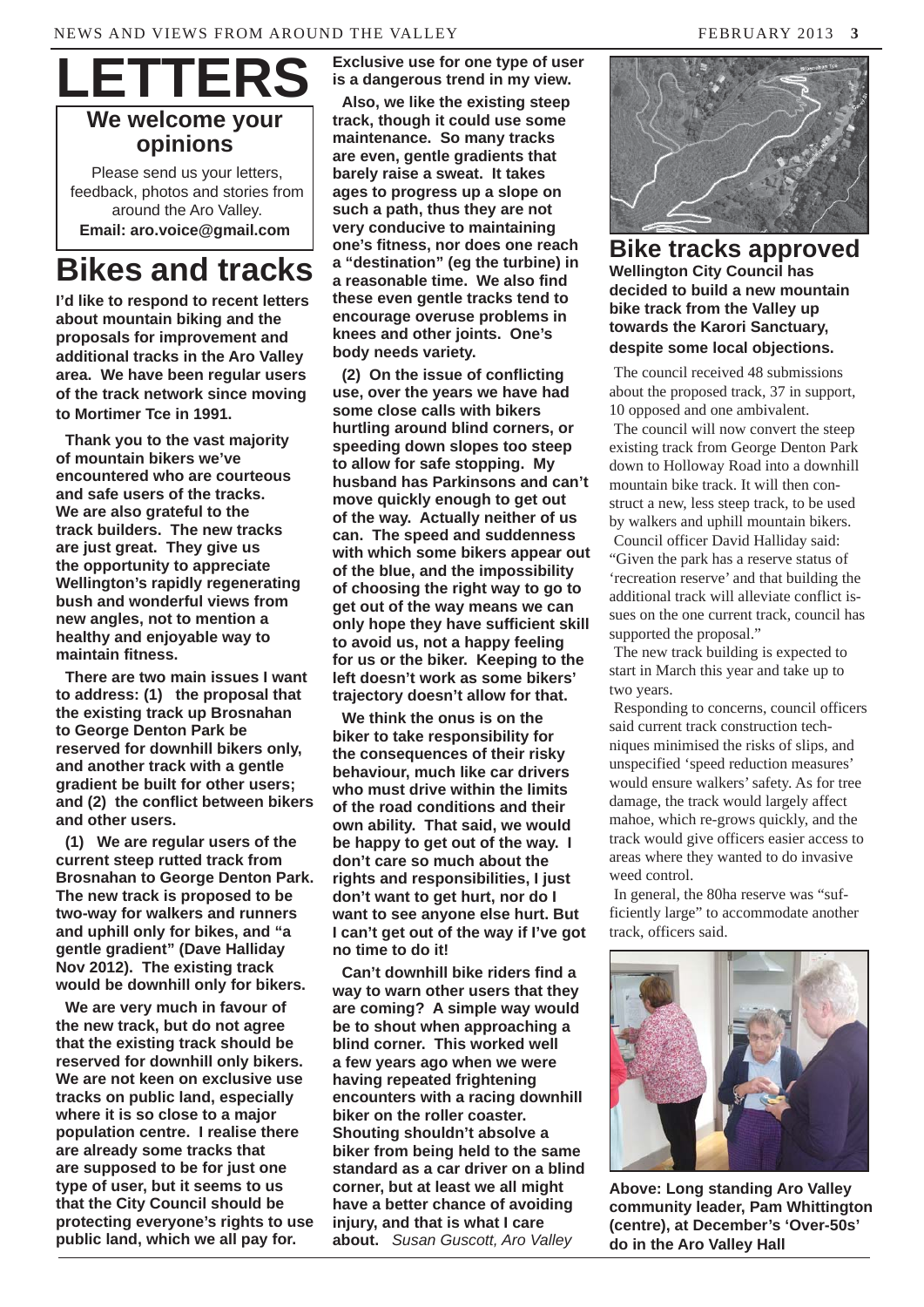## **Could Aro Valley grow its own vegetables?**

**Local gardeners Kai o te Aro have big plans for the coming year, including growing food for local shops, running more working bees, and making the Valley less dependent on outside food sources.**

Charles Barrie, the group's community development facilitator, says there is no reason why they couldn't build on their three existing sites – the Secret Garden, the Steps Garden, and the Orchard – to help the Valley become more independent.

"I don't believe in self-sufficiency, but community sufficiency," he says. "We could be community sufficient in the valley for green vegetables. We need a lot more garden sites, but there are potential sites all over the valley. In the Orchard alone, you could grow broccoli for everyone at least along Aro Street."

In the Secret Garden, which lies just off Aro Street, the group have since 2009 planted an array of fruits and vegetables, including raspberries, blueberries, a triple-grafted apple tree (Splendour, Royal Gala and Braeburn) and Jerusalem artichokes.

Kai o te Aro garden holistically: they rotate crops, and grow native trees and wild flowers alongside the fruit and vegetables, promoting biodiversity and nourishing the soil. Parsley is allowed to go to seed, because it attracts hover flies, whose larvae eat aphids.

They also grow apple mint, which they have been providing to Aro Street deli-



catessen Haya. "And that's just the beginning," Barrie says. "There's big plans appear to grow stuff on contract for them –which is obviously really good for their image, and really good for us as well." In the Secret Garden, which is on privately owned land, the group is also



considering putting in a gate to the next-door property so that the neighbour's chickens can come in and peck around. **Above: Kai o te Aro**

Kai o te Aro has around 10 people as its core group, but 120 people – and growing – on its mailing list, Barrie says. And the people are the key to the group's success. "We were a group of people who wanted to work together even before we had a garden. The community part of community gardening is the key part. You can't manufacture a community." Barrie has put in "hundreds and hundreds of hours" on the gardens, but insists: "I'm the most visible of the Kai o te Aro group, but I don't necessarily do the most work. And ultimately I answer to the group."

Up the road at the Steps Garden, opposite the entrance to Adams Terrace,

the group are planning a greenhouse made out of recycled plastic bottles to go alongside existing plantings and a native lizard habitat. The land belongs to Victoria University, and has been leased for a nominal fee for the last couple of years. "Before we started, it was just a rat-infested sea of blackberries," Barrie says.

Just past the Steps Garden, and right by Aro Street, is the Orchard, which has eight fruit trees, including a Chilean guava and a pear tree. The site was previously used as an informal rubbish dump, and Barrie has had to "confront a few people" about their littering. Now, more healthily, the group have built compost bins, which are being "filled up really quickly" by locals. In future, Barrie says, the bins could be run on a system

where people have to register to use the compost bins, and after they contribute to them, are entitled to a share of the compost.

In general, the group operates informally. Together they plan what will be planted in each garden each season. But when it comes to harvesting the crops, Barrie says, "Whoever picks it gets to eat it. People probably do take advantage of that, but I don't care – as long as they are not destroying it – because freeloaders always get their comeuppance, in the greater karma of things."

Kai o te Aro serves many purposes, Barrie says. Apart from making the community more resilient – "the plan is to grow more food than we need and distribute that to where it's needed" – the gardening is fun, and gives people something meaningful to do. "People like working together; people like to get their hands dirty. It's psychologically nurturing for people to have control over their environment, and gardening is good for that." It's also, he says, "a big experience in collective decision-making and collective activity. It's about people power.

"On a broader level, I don't think the Wellington City Council is ever going to get it right. I think we're going to end up with an alternative governance structure that rises up from the community." Kai o te Aro have had setbacks: \$500 worth of wood, to be used to make garden beds in the Orchard, was stolen, which Barrie says was "pretty frustrating". But generally things are going well. They are building links with the Aro Valley Committee Council and the Radical Centre at 128 Abel Smith Street, and looking forward to running more working bees tailored around locals' specific interests in 2013.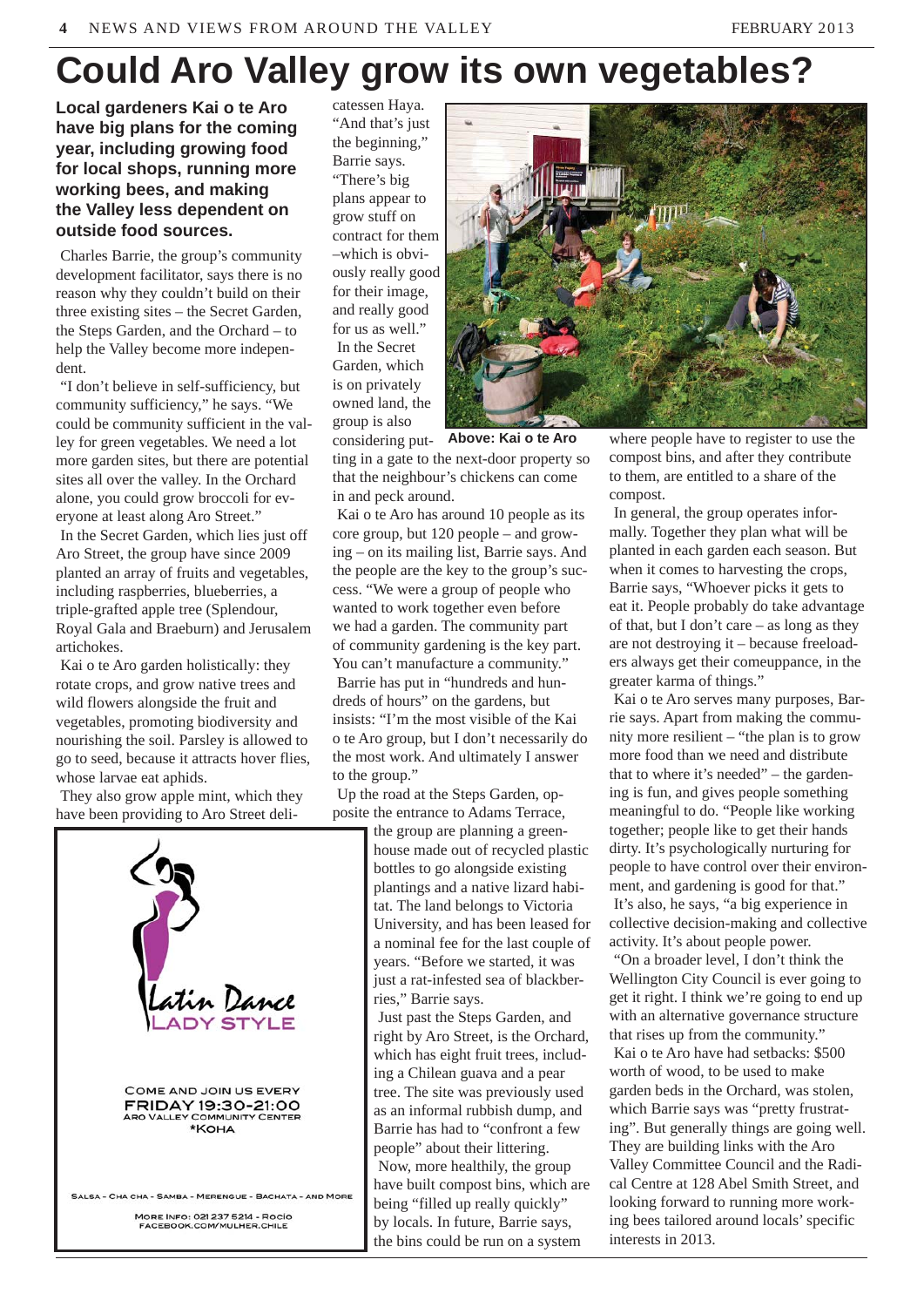#### **Te Papa buys Barry's historic cabbage patch photos and documents**



**Artist Barry Thomas has had belated official recognition for his revolutionary cabbage patch planting on Willis Street in January 1978.**

Te Papa has just purchased Thomas's archive of photos and documents of his interventionist piece of art.

Thomas, who was working as a bricoleur at the time, had seen a vacant site on the corner of Manners and Willis Street, the present-day Dukes Arcade corner.

It was a time of ferment, both artistically and politically. The world was still absorbing the effects of French artist Marcel Duchamp's 'readymades' – everyday objects that he transformed into art by placing them in galleries – alongside the insights of structuralism and other movements.

"When I planted the cabbages, there was revolution in the air," Thomas says. "We hated Muldoon – and the times were a-changing."

In politics, the launch of the Values Party and other 70s movements meant that the time felt right to challenge people's ideas about what effect art could have on private spaces. "I would describe it like a building pressure, and the cabbage patch became a release for that," Thomas says.

Thomas and friends planted 180 cabbage seedlings in heaped mounds that formed the word "cabbage". He says: "There's something about a cabbage that's not a lettuce – they're such a dense piece of vegetable."

As the idea of occupying the space caught on, the cabbages were joined by a sofa, armchairs and a television set, as well as a scarecrow waiter with a cabbage for a head, a half-buried mannequin and a pink tricycle.

The cabbages were then harvested six months later.

Thomas draws parallels with other, later acts of interventionist art, such as the mass planting of 7,000 oaks in Germany from 1982 to 1987 by the celebrated artist Joseph Beuys.

"There is a whole generation or two, not copying what I did but seeded by the same inspiration," he says. "In the last decade, versions of the cabbage patch [have been] happening all over the place."

That inspiration can be seen in interventions such as the Brooklyn bus shelter recently taken over and furnished by local artists. "Who shapes our streetscape?" Thomas asks. "When it comes to public art, who determines that? It gets very interesting."

To those who say, 'It's only a bus shelter,' he responds by pointing to the widespread importance – and influence – of street art in general. "It's only graffiti – what does that mean? It's only Banksy – what does that mean?"

### **Devon Street trap for large vehicles**

for a truck and a bus getting caught Above: December 2012 (photo: Charles Mabbit) Drivers paying more attention to their global positioning systems than to a sign at the top of the street that says "unsuitable for long vehicles" appears to be the cause at the same hairpin bend late last year. Cranes had to be brought in to remove them.

Meanwhile, WCC is again petitioning Devon Street residents not to park on the footpath, despite an earlier agreement that they be allowed to.



**Below: A few months earlier** *(courtesy Fairfax)*



## **More trees gone**



**Above: Row of three yew trees removed in Palmer Street.** 





**Above: Front garden taken out for Buller Street development.**



**Above: Ben Moore removes large sycamore tree next to the bunker, behind the Aro Valley Community Centre. When asked about the removal of the tree, AVCC co-chair Bridget Stocker said: "As yet, the reasons for Ben doing this are unknown."**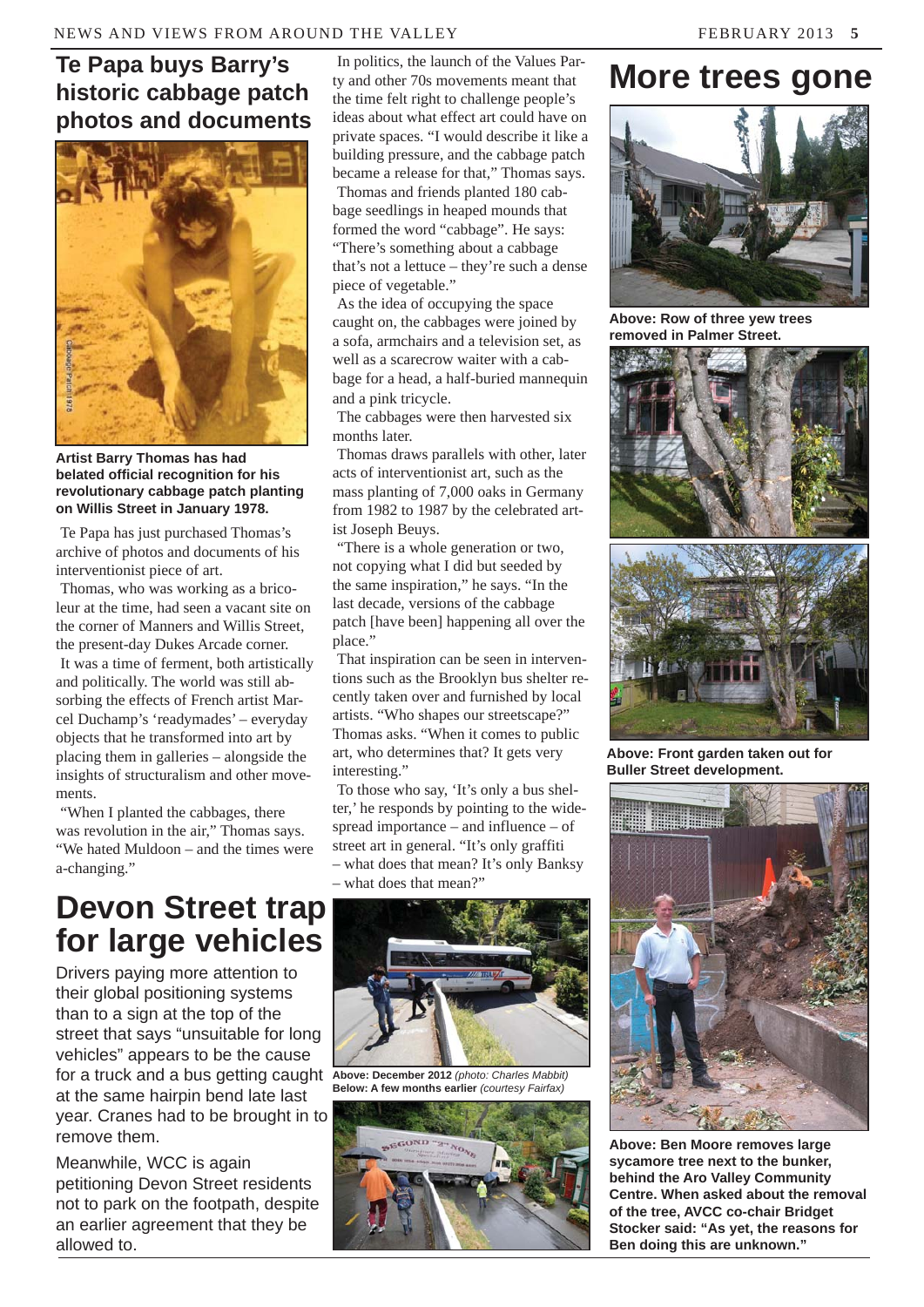

**Above: The Doubtful Sounds evening performance. Below: The Wagtails**



#### **Summer sounds fill Aro Park**

The park came alive with music, market stalls, sausages, a coffee van and evening film screenings on Saturdays through January, thanks to the efforts of Martin Wilson and all those who contributed (some of the performers pictured left).





Let me come up with a marketing plan that will get your house sold!

**Contact me now for a FREE** home appraisal



0800 CANADIAN (226 234) - canadianbob.co.nz LICENSED REAL ESTATE AGENT (REAA 2008)

Tommu's **Real Estate MREINZ** 

### **WANTED: Cleaner**

**For the Aro Valley Community Centre - to keep the hall in tip top condition for all hall users. Includes floors, kitchens, toilets, foyer area and office. Between 3-5 hours per week. Expressions of interest and enquiries to Centre Co-ordinator Linda Beatson:**

**community@arovalley.org.nz or 384 8499 by Friday 1st March.**

# **Aro Valley Community Pre-school**



**FREE childcare for 3 and 4 year olds for up to 20 hours per week**

**We cater for children 2 to 5 years old**

**Hours: Monday to Friday 8.30am to 2.45pm**

**Fees: \$4.10 per hour for 2 year olds and for** 

**3 and 4 year olds using more than 20 hours per week**

*Places available now !*

**Opening for 2013 on Monday the 4th of February**

Phone 384 5156 Email: arovalley@clear.net.nz Website: **arovalleypreschool. blogspot.co.nz**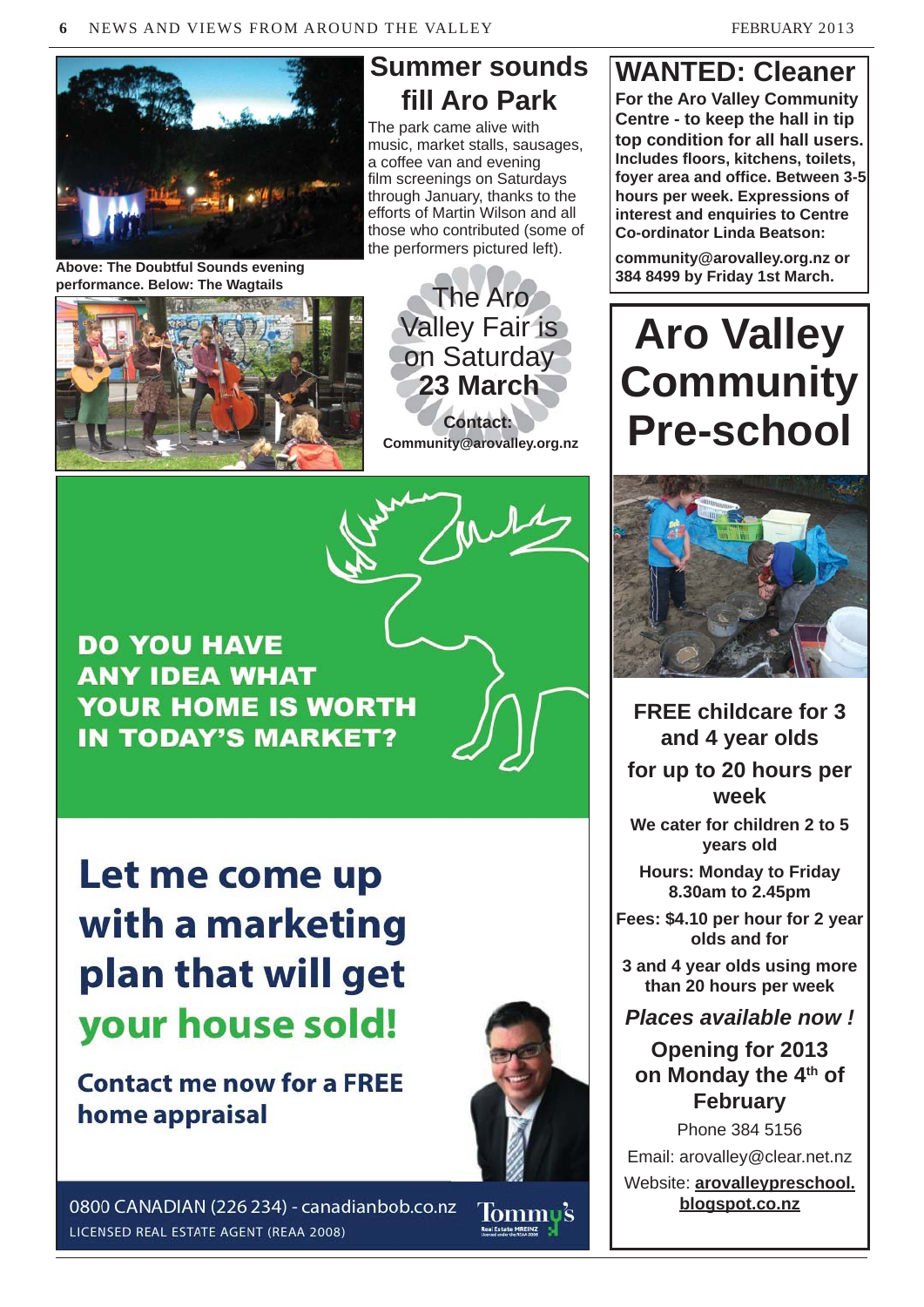## **REGULAR HALL USERS**

| Day       | Time                                                | <b>Activity &amp; Cost</b>                                                                                                            | Contact                                                                                                        |
|-----------|-----------------------------------------------------|---------------------------------------------------------------------------------------------------------------------------------------|----------------------------------------------------------------------------------------------------------------|
| Monday    | 7.15 - 8.15am                                       | Tai Chi Class                                                                                                                         | Yi Ching Mao                                                                                                   |
|           |                                                     | (Koha)                                                                                                                                | 384 3588<br>Sarka 3884638                                                                                      |
|           | 3.00 – 5.00pm                                       | Czech-speaking Playgroup                                                                                                              | shark83@xtra.co.nz                                                                                             |
|           | $6.00 - 8.00$ pm                                    | Capoeira<br>$($10 \text{ casual }$ / $$40 - 8 \text{ classes}$ )                                                                      | Bobby Semau<br>027 6961708<br>bobbysemau@gmail.com                                                             |
|           | $8.30 - 9.30$ pm                                    | Private booking                                                                                                                       |                                                                                                                |
| Tuesday   | $9.30 - 11.30$ am                                   | <b>English Language Class</b><br>Beginner Level \$3                                                                                   | Teacher Wendy Vink<br>Contact Linda 3848499                                                                    |
|           | 12.00 - 1.00pm                                      | Sit and Be Fit<br>(\$3 per class)                                                                                                     | Kathy McConville<br>Linda 384 8499                                                                             |
|           | $6.00 - 7.00$ pm                                    | <b>Nia Classes</b>                                                                                                                    | Alison Henderson<br>04 476 4618<br>021 881 849<br>alison@zensation.co.nz                                       |
|           | 7.30 - 9.00pm                                       | Private booking                                                                                                                       |                                                                                                                |
| Wednesday | $7.15 - 8.15$ am                                    | Tai Chi Class<br>(Koha)                                                                                                               | Yi Ching Mao<br>384 3588                                                                                       |
|           | $9.30 - 11.30$ am                                   | <b>English Language Class</b><br>Elementary Level \$3                                                                                 | <b>Teacher Wendy Vink</b><br>Contact Linda 3848499                                                             |
|           | $5.00 - 6.30$ pm                                    | Private booking                                                                                                                       |                                                                                                                |
|           | $6.30 - 8.00$ pm                                    | Starjam (Term time only)                                                                                                              | Saran Goldie Anderson<br>Regional Programmes Co-<br>ordinator 04 589 6386 •<br>021 782 866 www.starjam.<br>org |
| Thursday  | $9.30 - 11.30$ am                                   | English Language Class<br>Higher Level \$3                                                                                            | Teacher Wendy Vink<br>Contact Linda 3848499                                                                    |
|           | $6.00 - 7.00$ pm                                    | Samba<br>Hillary Mitchell & Fabiola<br>Stevenson                                                                                      | Hillary.Reid@vuw.ac.nz<br>0212308732<br>fabiola.stevenson@gmail.<br>com 0274726964                             |
|           | 7.30 - 9.00pm                                       | Yoshukai Karate (\$10 a<br>week - pay what you can<br>afford. Includes 2 <sup>nd</sup> weekly<br>class Northland Community<br>Centre) | Colin Berry<br>027 2495342<br>04 4759985                                                                       |
| Friday    | 7.15 – 8.15am                                       | Tai Chi Class<br>(Koha)                                                                                                               | Yi Ching Mao<br>384 3588                                                                                       |
|           | $7.30 - 9.00$ pm                                    | Salsa (with Rocio)                                                                                                                    | Rocío Pizarro Vargas<br>021 237 5214                                                                           |
| Saturday  | $9.30 - 11.00$ am                                   | Chalkle - various classes                                                                                                             | http://www.chalkle.com                                                                                         |
|           | $11.00 - 12.00 \text{pm}$                           | <b>ZUMBA Fitness</b><br>(\$15/\$10 with ID)                                                                                           | Rafael Ferrer 382-8232<br>www.cubanfusion.co.nz                                                                |
|           | $1.00 - 3.00$ pm<br>(last Saturday of<br>the month) | Capoeira (23 February 2013)                                                                                                           | <b>Bobby Semau</b><br>027 6961708<br>bobbysemau@gmail.com                                                      |
|           | 3.00 <sub>pm</sub>                                  | Wellington bike polo - in the<br>basketball court                                                                                     | wellingtonbikepolo.<br>wordpress.com                                                                           |
| Sunday    | 9.30 – 2.30pm                                       | Forward in Faith                                                                                                                      | <b>Shadreck Mamhute</b><br>smamhute@yahoo.com<br>shadreck.mamhute@<br>kiwirail.co.nz<br>021 244 6045           |
|           | 5.00 – 7.30pm                                       | Chalkle - various classes                                                                                                             | http://www.chalkle.com                                                                                         |
|           | $7.30 - 9.30$ pm                                    | Private booking                                                                                                                       |                                                                                                                |

**We don't want to sell what we own! Rally against asset sales Wednesday, 13 February Frank Kitts Park 6pm**





**VALLEY VOICE** ALL CONTRIBUTIONS AND FEEDBACK TO: Editors: Max Rashbrooke & Tim Bollinger aro.voice@gmail.com or 022-694-0871 Valley Voice is published on behalf of Aro Valley Community Council 48 Aro St Wellington Opinions expressed in this newsletter are those of the writers and not of the Aro Valley Community Council (AVCC) unless adopted at a general meeting. AVCC co-chairs 2012-13: Bridget Stocker Madeleine Rashbrooke Secretary: Barry Thomas Treasurer: Mattie Timmer

Committee members:

Jane O'Loughlin, Julia Brooke-White, Clarry Inwood, Jay Buzenberg, Gareth Rouch, Chris Kennedy

Aro Valley Community Centre Coordinator:

Linda Beatson Community@arovalley.org.nz



Ï I  $\blacksquare$  $\blacksquare$ п  $\overline{1}$ 

J.  $\mathbf{r}$